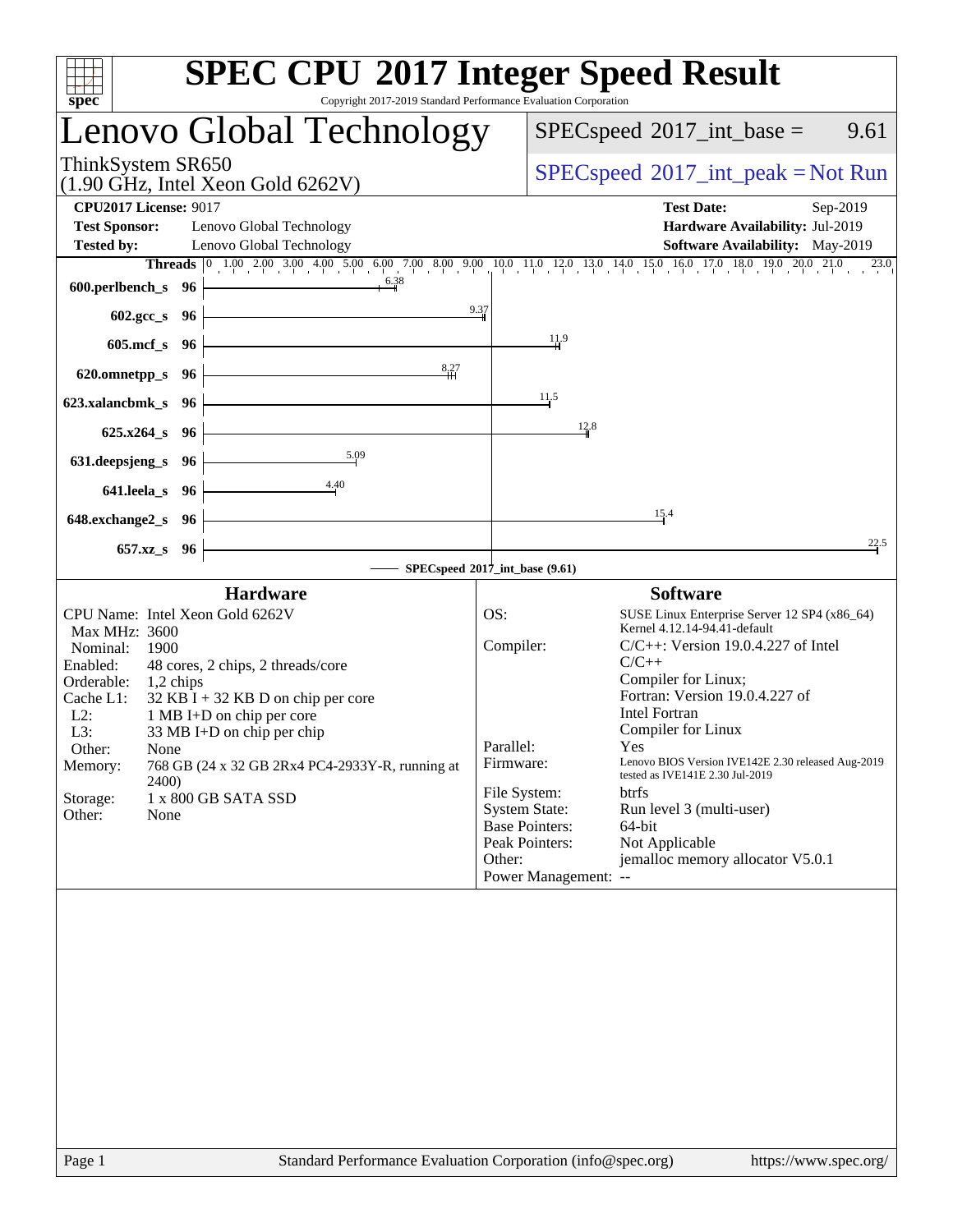

#### **[SPEC CPU](http://www.spec.org/auto/cpu2017/Docs/result-fields.html#SPECCPU2017IntegerSpeedResult)[2017 Integer Speed Result](http://www.spec.org/auto/cpu2017/Docs/result-fields.html#SPECCPU2017IntegerSpeedResult)** Copyright 2017-2019 Standard Performance Evaluation Corporation

## Lenovo Global Technology

 $SPECspeed^{\circ}2017\_int\_base =$  $SPECspeed^{\circ}2017\_int\_base =$  9.61

## ThinkSystem SR650<br>  $\begin{array}{c}\n\text{SPEC speed} \text{°2017\_int\_peak} = \text{Not Run} \\
\text{SPEC speed} \text{°2017\_int\_peak} = \text{Not Run} \\
\end{array}$

**[Test Sponsor:](http://www.spec.org/auto/cpu2017/Docs/result-fields.html#TestSponsor)** Lenovo Global Technology **[Hardware Availability:](http://www.spec.org/auto/cpu2017/Docs/result-fields.html#HardwareAvailability)** Jul-2019

(1.90 GHz, Intel Xeon Gold 6262V)

**[CPU2017 License:](http://www.spec.org/auto/cpu2017/Docs/result-fields.html#CPU2017License)** 9017 **[Test Date:](http://www.spec.org/auto/cpu2017/Docs/result-fields.html#TestDate)** Sep-2019 **[Tested by:](http://www.spec.org/auto/cpu2017/Docs/result-fields.html#Testedby)** Lenovo Global Technology **[Software Availability:](http://www.spec.org/auto/cpu2017/Docs/result-fields.html#SoftwareAvailability)** May-2019

#### **[Results Table](http://www.spec.org/auto/cpu2017/Docs/result-fields.html#ResultsTable)**

|                                            | <b>Base</b>    |                |       |                | <b>Peak</b> |                |       |                |                |              |                |              |                |              |
|--------------------------------------------|----------------|----------------|-------|----------------|-------------|----------------|-------|----------------|----------------|--------------|----------------|--------------|----------------|--------------|
| <b>Benchmark</b>                           | <b>Threads</b> | <b>Seconds</b> | Ratio | <b>Seconds</b> | Ratio       | <b>Seconds</b> | Ratio | <b>Threads</b> | <b>Seconds</b> | <b>Ratio</b> | <b>Seconds</b> | <b>Ratio</b> | <b>Seconds</b> | <b>Ratio</b> |
| $600.$ perlbench $\mathsf{S}$              | 96             | 276            | 6.43  | 303            | 5.86        | 278            | 6.38  |                |                |              |                |              |                |              |
| $602 \text{.} \text{gcc}\text{_<}$ s       | 96             | 428            | 9.30  | 425            | 9.37        | 425            | 9.38  |                |                |              |                |              |                |              |
| $605$ .mcf s                               | 96             | 397            | 11.9  | 402            | 11.8        | 398            | 11.9  |                |                |              |                |              |                |              |
| 620.omnetpp_s                              | 96             | 194            | 8.40  | 200            | 8.16        | <b>197</b>     | 8.27  |                |                |              |                |              |                |              |
| 623.xalancbmk s                            | 96             | 123            | 11.5  | 123            | 11.6        | 123            | 11.5  |                |                |              |                |              |                |              |
| $625.x264_s$                               | 96             | 137            | 12.8  | <u> 138</u>    | 12.8        | 138            | 12.8  |                |                |              |                |              |                |              |
| 631.deepsjeng_s                            | 96             | 282            | 5.09  | 282            | 5.09        | 282            | 5.08  |                |                |              |                |              |                |              |
| $641$ .leela_s                             | 96             | 388            | 4.40  | 388            | 4.40        | 388            | 4.39  |                |                |              |                |              |                |              |
| 648.exchange2_s                            | 96             | 191            | 15.4  | 192            | 15.3        | 191            | 15.4  |                |                |              |                |              |                |              |
| $657.xz$ s                                 | 96             | 275            | 22.5  | 275            | 22.5        | 275            | 22.5  |                |                |              |                |              |                |              |
| $SPECspeed^{\circ}2017$ int base =<br>9.61 |                |                |       |                |             |                |       |                |                |              |                |              |                |              |

**[SPECspeed](http://www.spec.org/auto/cpu2017/Docs/result-fields.html#SPECspeed2017intpeak)[2017\\_int\\_peak =](http://www.spec.org/auto/cpu2017/Docs/result-fields.html#SPECspeed2017intpeak) Not Run**

Results appear in the [order in which they were run.](http://www.spec.org/auto/cpu2017/Docs/result-fields.html#RunOrder) Bold underlined text [indicates a median measurement.](http://www.spec.org/auto/cpu2017/Docs/result-fields.html#Median)

#### **[Operating System Notes](http://www.spec.org/auto/cpu2017/Docs/result-fields.html#OperatingSystemNotes)**

Stack size set to unlimited using "ulimit -s unlimited"

### **[General Notes](http://www.spec.org/auto/cpu2017/Docs/result-fields.html#GeneralNotes)**

Environment variables set by runcpu before the start of the run: KMP AFFINITY = "granularity=fine, scatter" LD\_LIBRARY\_PATH = "/home/cpu2017-1.0.5-ic19.0u4/lib/intel64" LD\_LIBRARY\_PATH = "\$LD\_LIBRARY\_PATH:/home/cpu2017-1.0.5-ic19.0u4/je5.0.1-64" OMP\_STACKSIZE = "192M" Binaries compiled on a system with 1x Intel Core i9-799X CPU + 32GB RAM memory using Redhat Enterprise Linux 7.5 Transparent Huge Pages enabled by default Prior to runcpu invocation Filesystem page cache synced and cleared with: sync; echo 3> /proc/sys/vm/drop\_caches NA: The test sponsor attests, as of date of publication, that CVE-2017-5754 (Meltdown) is mitigated in the system as tested and documented. Yes: The test sponsor attests, as of date of publication, that CVE-2017-5753 (Spectre variant 1) is mitigated in the system as tested and documented. Yes: The test sponsor attests, as of date of publication, that CVE-2017-5715 (Spectre variant 2) is mitigated in the system as tested and documented. Yes: The test sponsor attests, as of date of publication, that CVE-2018-3640 (Spectre variant 3a) is mitigated in the system as tested and documented. Yes: The test sponsor attests, as of date of publication, that CVE-2018-3639 (Spectre variant 4) is mitigated in the system as tested and documented. jemalloc, a general purpose malloc implementation built with the RedHat Enterprise 7.5, and the system compiler gcc 4.8.5 **(Continued on next page)**

| Page 2 | Standard Performance Evaluation Corporation (info@spec.org) | https://www.spec.org/ |
|--------|-------------------------------------------------------------|-----------------------|
|        |                                                             |                       |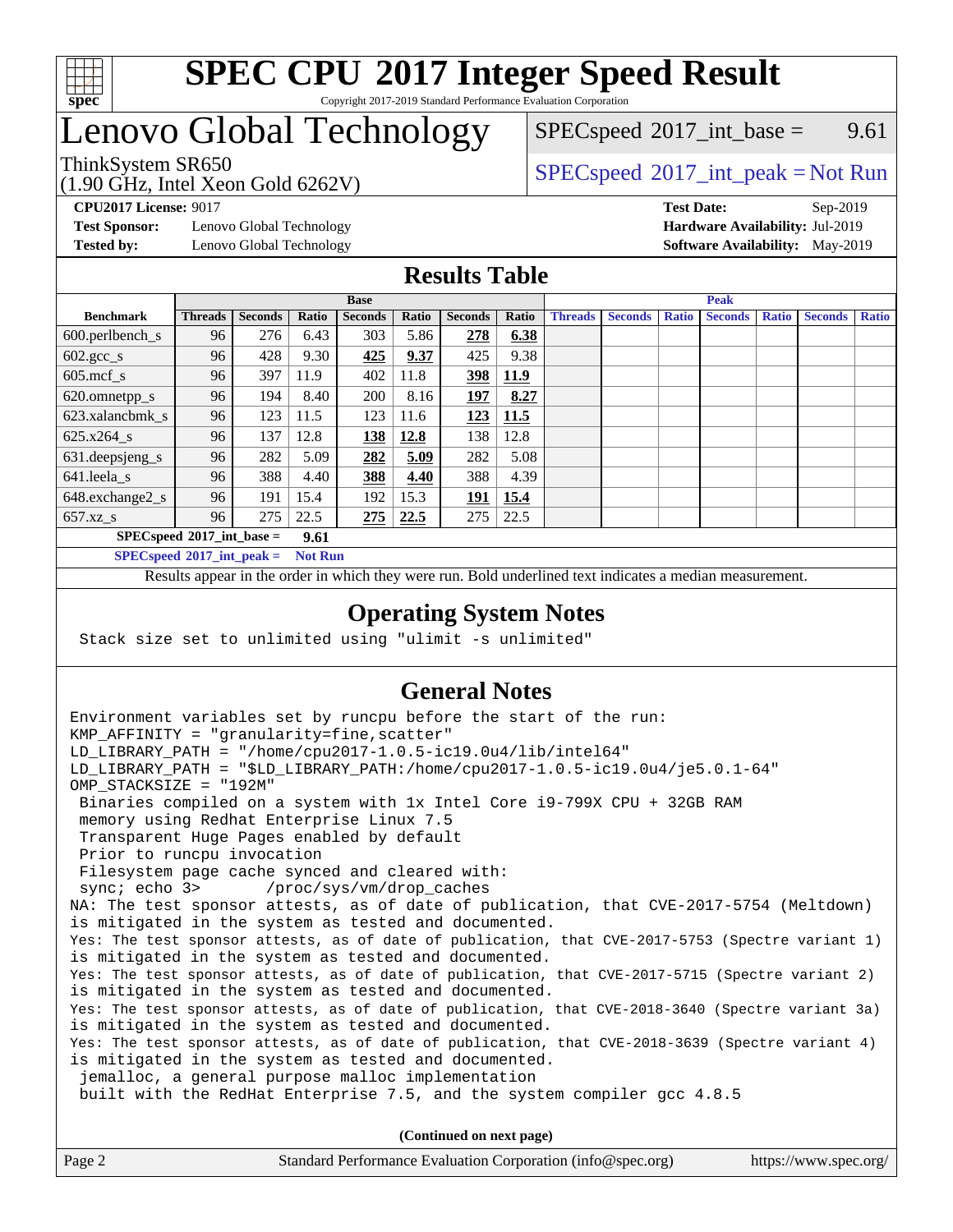

#### **[SPEC CPU](http://www.spec.org/auto/cpu2017/Docs/result-fields.html#SPECCPU2017IntegerSpeedResult)[2017 Integer Speed Result](http://www.spec.org/auto/cpu2017/Docs/result-fields.html#SPECCPU2017IntegerSpeedResult)** Copyright 2017-2019 Standard Performance Evaluation Corporation

## Lenovo Global Technology

 $SPECspeed^{\circ}2017\_int\_base =$  $SPECspeed^{\circ}2017\_int\_base =$  9.61

(1.90 GHz, Intel Xeon Gold 6262V)

**[CPU2017 License:](http://www.spec.org/auto/cpu2017/Docs/result-fields.html#CPU2017License)** 9017 **[Test Date:](http://www.spec.org/auto/cpu2017/Docs/result-fields.html#TestDate)** Sep-2019

**[Test Sponsor:](http://www.spec.org/auto/cpu2017/Docs/result-fields.html#TestSponsor)** Lenovo Global Technology **[Hardware Availability:](http://www.spec.org/auto/cpu2017/Docs/result-fields.html#HardwareAvailability)** Jul-2019 **[Tested by:](http://www.spec.org/auto/cpu2017/Docs/result-fields.html#Testedby)** Lenovo Global Technology **[Software Availability:](http://www.spec.org/auto/cpu2017/Docs/result-fields.html#SoftwareAvailability)** May-2019

ThinkSystem SR650<br>  $\begin{array}{c}\n\text{SPEC speed} \text{°2017\_int\_peak} = \text{Not Run} \\
\text{SPEC speed} \text{°2017\_int\_peak} = \text{Not Run} \\
\end{array}$ 

### **[General Notes \(Continued\)](http://www.spec.org/auto/cpu2017/Docs/result-fields.html#GeneralNotes)**

sources available from jemalloc.net or <https://github.com/jemalloc/jemalloc/releases>

#### **[Platform Notes](http://www.spec.org/auto/cpu2017/Docs/result-fields.html#PlatformNotes)**

Page 3 Standard Performance Evaluation Corporation [\(info@spec.org\)](mailto:info@spec.org) <https://www.spec.org/> BIOS configuration: Choose Operating Mode set to Maximum Performance Choose Operating Mode set to Custom Mode C-States set to Legacy Sysinfo program /home/cpu2017-1.0.5-ic19.0u4/bin/sysinfo Rev: r5974 of 2018-05-19 9bcde8f2999c33d61f64985e45859ea9 running on linux-gf3m Tue Sep 17 11:28:30 2019 SUT (System Under Test) info as seen by some common utilities. For more information on this section, see <https://www.spec.org/cpu2017/Docs/config.html#sysinfo> From /proc/cpuinfo model name : Intel(R) Xeon(R) Gold 6262V CPU @ 1.90GHz 2 "physical id"s (chips) 96 "processors" cores, siblings (Caution: counting these is hw and system dependent. The following excerpts from /proc/cpuinfo might not be reliable. Use with caution.) cpu cores : 24 siblings : 48 physical 0: cores 0 1 2 3 4 5 8 9 10 11 12 13 16 17 18 19 20 21 24 25 26 27 28 29 physical 1: cores 0 1 2 3 4 5 8 9 10 11 12 13 16 17 18 19 20 21 24 25 26 27 28 29 From lscpu: Architecture: x86\_64 CPU op-mode(s): 32-bit, 64-bit Byte Order: Little Endian CPU(s): 96 On-line CPU(s) list: 0-95 Thread(s) per core: 2 Core(s) per socket: 24 Socket(s): 2 NUMA node(s): 2 Vendor ID: GenuineIntel CPU family: 6 Model: 85 Model name: Intel(R) Xeon(R) Gold 6262V CPU @ 1.90GHz Stepping: 7 CPU MHz: 1900.000 CPU max MHz: 3600.0000 CPU min MHz: 800.0000 BogoMIPS: 3800.00 **(Continued on next page)**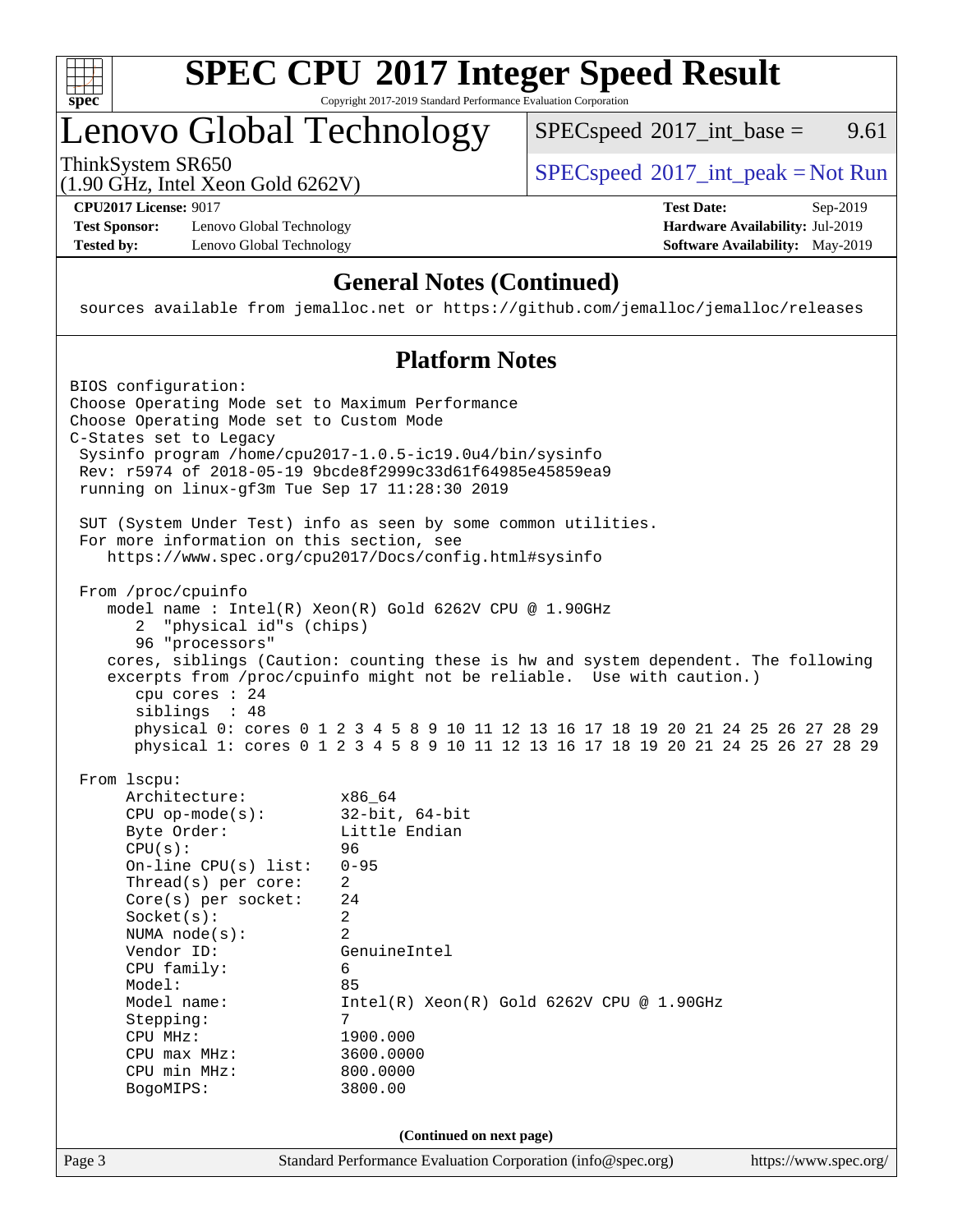

# **[SPEC CPU](http://www.spec.org/auto/cpu2017/Docs/result-fields.html#SPECCPU2017IntegerSpeedResult)[2017 Integer Speed Result](http://www.spec.org/auto/cpu2017/Docs/result-fields.html#SPECCPU2017IntegerSpeedResult)**

Copyright 2017-2019 Standard Performance Evaluation Corporation

Lenovo Global Technology

 $SPEC speed^{\circ}2017\_int\_base =$  9.61

ThinkSystem SR650<br>  $\begin{array}{c}\n\text{SPEC speed} \textdegree 2017\_int\_peak = Not Run\n\end{array}$ 

**[CPU2017 License:](http://www.spec.org/auto/cpu2017/Docs/result-fields.html#CPU2017License)** 9017 **[Test Date:](http://www.spec.org/auto/cpu2017/Docs/result-fields.html#TestDate)** Sep-2019

**[Test Sponsor:](http://www.spec.org/auto/cpu2017/Docs/result-fields.html#TestSponsor)** Lenovo Global Technology **[Hardware Availability:](http://www.spec.org/auto/cpu2017/Docs/result-fields.html#HardwareAvailability)** Jul-2019 **[Tested by:](http://www.spec.org/auto/cpu2017/Docs/result-fields.html#Testedby)** Lenovo Global Technology **[Software Availability:](http://www.spec.org/auto/cpu2017/Docs/result-fields.html#SoftwareAvailability)** May-2019

(1.90 GHz, Intel Xeon Gold 6262V)

#### **[Platform Notes \(Continued\)](http://www.spec.org/auto/cpu2017/Docs/result-fields.html#PlatformNotes)**

| Virtualization:    | $VT - x$          |
|--------------------|-------------------|
| $L1d$ cache:       | 32K               |
| Lli cache:         | 32K               |
| $L2$ cache:        | 1024K             |
| $L3$ cache:        | 33792K            |
| NUMA node0 CPU(s): | $0 - 23, 48 - 71$ |
| NUMA nodel CPU(s): | $24 - 47.72 - 95$ |
| Flags:             | fpu vme de pse    |

e de pse tsc msr pae mce cx8 apic sep mtrr pge mca cmov pat pse36 clflush dts acpi mmx fxsr sse sse2 ss ht tm pbe syscall nx pdpe1gb rdtscp lm constant\_tsc art arch\_perfmon pebs bts rep\_good nopl xtopology nonstop\_tsc cpuid aperfmperf pni pclmulqdq dtes64 monitor ds\_cpl vmx smx est tm2 ssse3 sdbg fma cx16 xtpr pdcm pcid dca sse4\_1 sse4\_2 x2apic movbe popcnt tsc\_deadline\_timer aes xsave avx f16c rdrand lahf\_lm abm 3dnowprefetch cpuid\_fault epb cat\_l3 cdp\_l3 invpcid\_single intel\_ppin ssbd mba ibrs ibpb stibp tpr\_shadow vnmi flexpriority ept vpid fsgsbase tsc\_adjust bmi1 hle avx2 smep bmi2 erms invpcid rtm cqm mpx rdt\_a avx512f avx512dq rdseed adx smap clflushopt clwb intel\_pt avx512cd avx512bw avx512vl xsaveopt xsavec xgetbv1 xsaves cqm\_llc cqm\_occup\_llc cqm\_mbm\_total cqm\_mbm\_local dtherm ida arat pln pts pku ospke avx512\_vnni flush\_l1d arch\_capabilities

 /proc/cpuinfo cache data cache size : 33792 KB

VERSION = 12

 From numactl --hardware WARNING: a numactl 'node' might or might not correspond to a physical chip. available: 2 nodes (0-1) node 0 cpus: 0 1 2 3 4 5 6 7 8 9 10 11 12 13 14 15 16 17 18 19 20 21 22 23 48 49 50 51 52 53 54 55 56 57 58 59 60 61 62 63 64 65 66 67 68 69 70 71 node 0 size: 386624 MB node 0 free: 385539 MB node 1 cpus: 24 25 26 27 28 29 30 31 32 33 34 35 36 37 38 39 40 41 42 43 44 45 46 47 72 73 74 75 76 77 78 79 80 81 82 83 84 85 86 87 88 89 90 91 92 93 94 95 node 1 size: 387039 MB node 1 free: 386613 MB node distances: node 0 1 0: 10 21 1: 21 10 From /proc/meminfo MemTotal: 792232508 kB HugePages\_Total: 0 Hugepagesize: 2048 kB From /etc/\*release\* /etc/\*version\* SuSE-release: SUSE Linux Enterprise Server 12 (x86\_64)

**(Continued on next page)**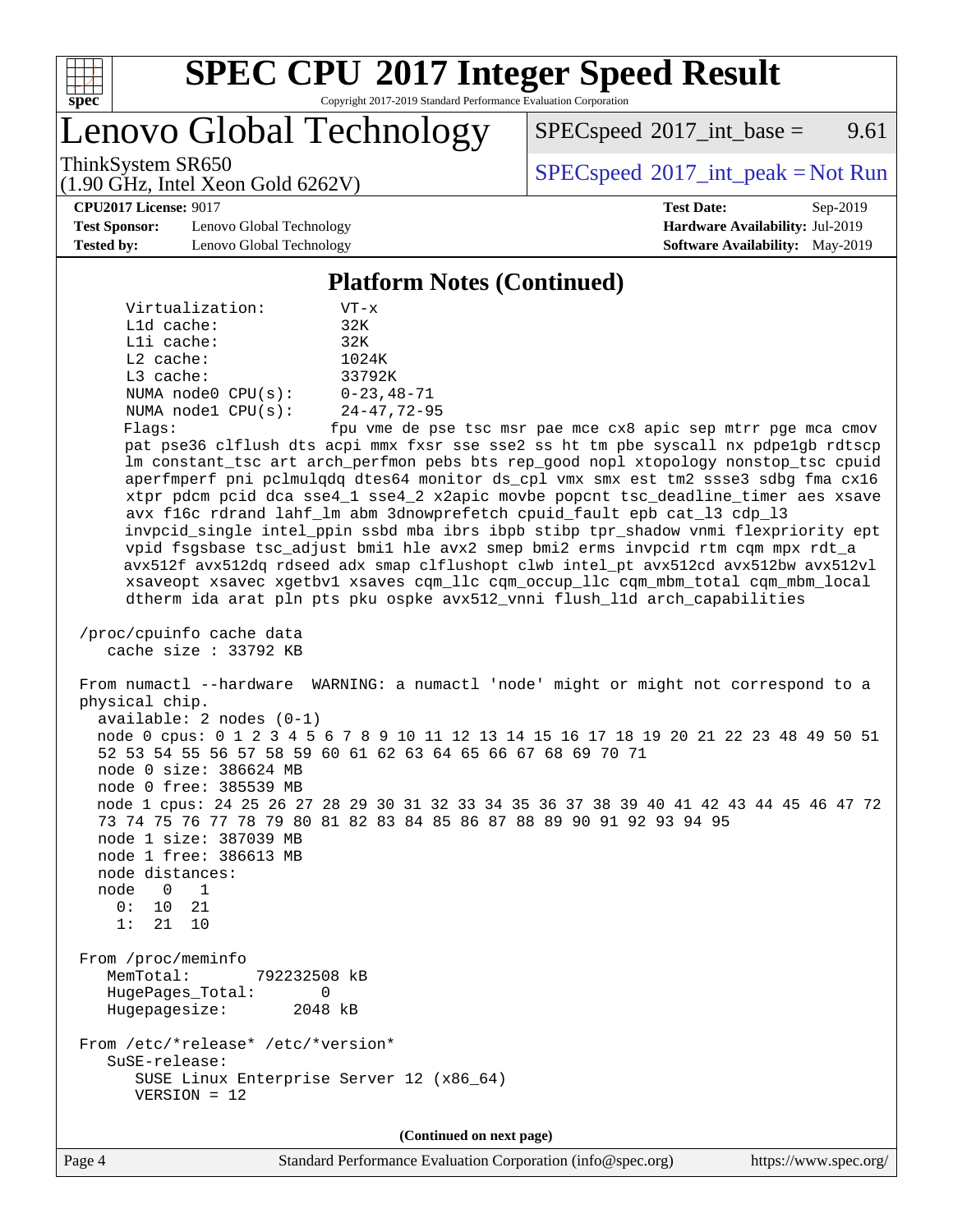

# **[SPEC CPU](http://www.spec.org/auto/cpu2017/Docs/result-fields.html#SPECCPU2017IntegerSpeedResult)[2017 Integer Speed Result](http://www.spec.org/auto/cpu2017/Docs/result-fields.html#SPECCPU2017IntegerSpeedResult)**

Copyright 2017-2019 Standard Performance Evaluation Corporation

Lenovo Global Technology

 $SPECspeed^{\circ}2017\_int\_base =$  $SPECspeed^{\circ}2017\_int\_base =$  9.61

(1.90 GHz, Intel Xeon Gold 6262V)

ThinkSystem SR650<br>(1.00 GHz, Intel Year Gald 6262V) [SPECspeed](http://www.spec.org/auto/cpu2017/Docs/result-fields.html#SPECspeed2017intpeak)<sup>®</sup>[2017\\_int\\_peak = N](http://www.spec.org/auto/cpu2017/Docs/result-fields.html#SPECspeed2017intpeak)ot Run

**[CPU2017 License:](http://www.spec.org/auto/cpu2017/Docs/result-fields.html#CPU2017License)** 9017 **[Test Date:](http://www.spec.org/auto/cpu2017/Docs/result-fields.html#TestDate)** Sep-2019

**[Test Sponsor:](http://www.spec.org/auto/cpu2017/Docs/result-fields.html#TestSponsor)** Lenovo Global Technology **[Hardware Availability:](http://www.spec.org/auto/cpu2017/Docs/result-fields.html#HardwareAvailability)** Jul-2019 **[Tested by:](http://www.spec.org/auto/cpu2017/Docs/result-fields.html#Testedby)** Lenovo Global Technology **[Software Availability:](http://www.spec.org/auto/cpu2017/Docs/result-fields.html#SoftwareAvailability)** May-2019

#### **[Platform Notes \(Continued\)](http://www.spec.org/auto/cpu2017/Docs/result-fields.html#PlatformNotes)**

| PATCHLEVEL = $4$<br># This file is deprecated and will be removed in a future service pack or release.                                                                                                                                                              |  |  |  |  |  |
|---------------------------------------------------------------------------------------------------------------------------------------------------------------------------------------------------------------------------------------------------------------------|--|--|--|--|--|
| # Please check /etc/os-release for details about this release.                                                                                                                                                                                                      |  |  |  |  |  |
| os-release:<br>NAME="SLES"                                                                                                                                                                                                                                          |  |  |  |  |  |
| VERSION="12-SP4"                                                                                                                                                                                                                                                    |  |  |  |  |  |
| VERSION_ID="12.4"                                                                                                                                                                                                                                                   |  |  |  |  |  |
| PRETTY_NAME="SUSE Linux Enterprise Server 12 SP4"<br>ID="sles"                                                                                                                                                                                                      |  |  |  |  |  |
| $ANSI$ _COLOR=" $0:32$ "                                                                                                                                                                                                                                            |  |  |  |  |  |
| CPE_NAME="cpe:/o:suse:sles:12:sp4"                                                                                                                                                                                                                                  |  |  |  |  |  |
| uname $-a$ :                                                                                                                                                                                                                                                        |  |  |  |  |  |
| Linux linux-gf3m 4.12.14-94.41-default #1 SMP Wed Oct 31 12:25:04 UTC 2018 (3090901)<br>x86_64 x86_64 x86_64 GNU/Linux                                                                                                                                              |  |  |  |  |  |
| Kernel self-reported vulnerability status:                                                                                                                                                                                                                          |  |  |  |  |  |
| CVE-2017-5754 (Meltdown):<br>Not affected                                                                                                                                                                                                                           |  |  |  |  |  |
| CVE-2017-5753 (Spectre variant 1): Mitigation: __user pointer sanitization                                                                                                                                                                                          |  |  |  |  |  |
| CVE-2017-5715 (Spectre variant 2): Mitigation: Indirect Branch Restricted Speculation,<br>IBPB, IBRS_FW                                                                                                                                                             |  |  |  |  |  |
| run-level 3 Sep 17 10:58                                                                                                                                                                                                                                            |  |  |  |  |  |
| SPEC is set to: /home/cpu2017-1.0.5-ic19.0u4                                                                                                                                                                                                                        |  |  |  |  |  |
| Filesystem<br>Type Size Used Avail Use% Mounted on<br>/dev/sda2<br>btrfs 744G 43G 701G 6% / home                                                                                                                                                                    |  |  |  |  |  |
|                                                                                                                                                                                                                                                                     |  |  |  |  |  |
| Additional information from dmidecode follows. WARNING: Use caution when you interpret<br>this section. The 'dmidecode' program reads system data which is "intended to allow<br>hardware to be accurately determined", but the intent may not be met, as there are |  |  |  |  |  |
| frequent changes to hardware, firmware, and the "DMTF SMBIOS" standard.<br>BIOS Lenovo -[IVE141E-2.30]- 07/02/2019                                                                                                                                                  |  |  |  |  |  |
| Memory:                                                                                                                                                                                                                                                             |  |  |  |  |  |
| 24x Samsung M393A4K40CB2-CVF 32 GB 2 rank 2933, configured at 2400                                                                                                                                                                                                  |  |  |  |  |  |
| (End of data from sysinfo program)                                                                                                                                                                                                                                  |  |  |  |  |  |
| <b>Compiler Version Notes</b>                                                                                                                                                                                                                                       |  |  |  |  |  |
| 600.perlbench_s(base) 602.gcc_s(base) 605.mcf_s(base)<br>С                                                                                                                                                                                                          |  |  |  |  |  |
| 625.x264_s(base) 657.xz_s(base)                                                                                                                                                                                                                                     |  |  |  |  |  |
| Intel(R) C Intel(R) 64 Compiler for applications running on Intel(R) 64,                                                                                                                                                                                            |  |  |  |  |  |
| (Continued on next page)                                                                                                                                                                                                                                            |  |  |  |  |  |
| Page 5<br>Standard Performance Evaluation Corporation (info@spec.org)<br>https://www.spec.org/                                                                                                                                                                      |  |  |  |  |  |
|                                                                                                                                                                                                                                                                     |  |  |  |  |  |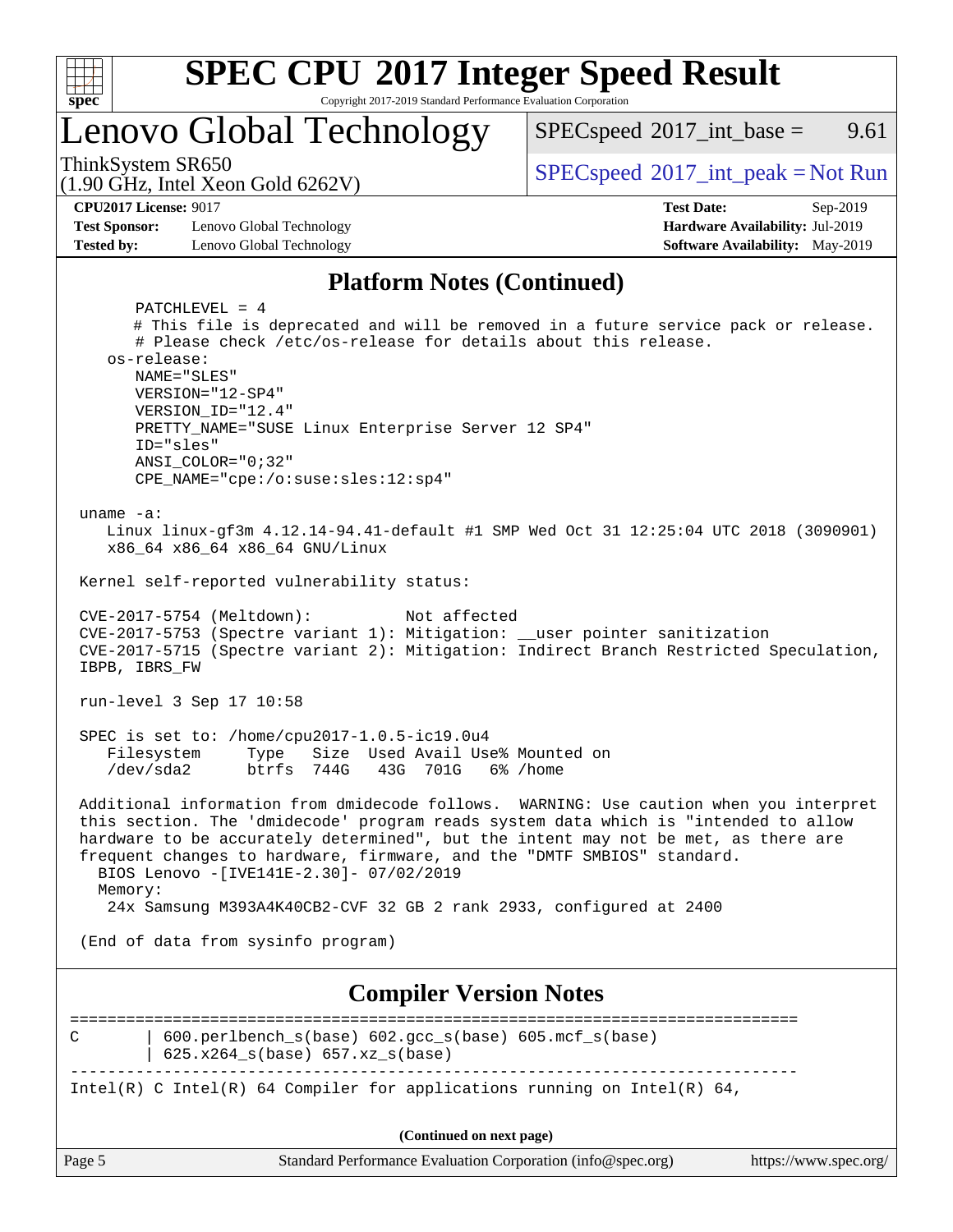

# **[SPEC CPU](http://www.spec.org/auto/cpu2017/Docs/result-fields.html#SPECCPU2017IntegerSpeedResult)[2017 Integer Speed Result](http://www.spec.org/auto/cpu2017/Docs/result-fields.html#SPECCPU2017IntegerSpeedResult)**

Copyright 2017-2019 Standard Performance Evaluation Corporation

## Lenovo Global Technology

 $SPEC speed^{\circ}2017\_int\_base =$  9.61

(1.90 GHz, Intel Xeon Gold 6262V)

ThinkSystem SR650<br>(1.00 GHz, Intel Year Gold 6262V) [SPECspeed](http://www.spec.org/auto/cpu2017/Docs/result-fields.html#SPECspeed2017intpeak)<sup>®</sup>[2017\\_int\\_peak = N](http://www.spec.org/auto/cpu2017/Docs/result-fields.html#SPECspeed2017intpeak)ot Run

**[Test Sponsor:](http://www.spec.org/auto/cpu2017/Docs/result-fields.html#TestSponsor)** Lenovo Global Technology **[Hardware Availability:](http://www.spec.org/auto/cpu2017/Docs/result-fields.html#HardwareAvailability)** Jul-2019 **[Tested by:](http://www.spec.org/auto/cpu2017/Docs/result-fields.html#Testedby)** Lenovo Global Technology **[Software Availability:](http://www.spec.org/auto/cpu2017/Docs/result-fields.html#SoftwareAvailability)** May-2019

**[CPU2017 License:](http://www.spec.org/auto/cpu2017/Docs/result-fields.html#CPU2017License)** 9017 **[Test Date:](http://www.spec.org/auto/cpu2017/Docs/result-fields.html#TestDate)** Sep-2019

## **[Compiler Version Notes \(Continued\)](http://www.spec.org/auto/cpu2017/Docs/result-fields.html#CompilerVersionNotes)**

| Version 19.0.4.227 Build 20190416<br>Copyright (C) 1985-2019 Intel Corporation. All rights reserved.<br>________________________________                                               |
|----------------------------------------------------------------------------------------------------------------------------------------------------------------------------------------|
| -----------------------------------<br>$620$ .omnetpp $s(base)$ $623$ .xalancbmk $s(base)$ $631$ .deepsjeng $s(base)$<br>$C++$<br>$641.$ leela $s(base)$                               |
| Intel(R) $C++$ Intel(R) 64 Compiler for applications running on Intel(R) 64,<br>Version 19.0.4.227 Build 20190416<br>Copyright (C) 1985-2019 Intel Corporation. All rights reserved.   |
| Fortran   $648$ . exchange2 $s$ (base)                                                                                                                                                 |
| Intel(R) Fortran Intel(R) 64 Compiler for applications running on Intel(R)<br>64, Version 19.0.4.227 Build 20190416<br>Copyright (C) 1985-2019 Intel Corporation. All rights reserved. |

## **[Base Compiler Invocation](http://www.spec.org/auto/cpu2017/Docs/result-fields.html#BaseCompilerInvocation)**

[C benchmarks](http://www.spec.org/auto/cpu2017/Docs/result-fields.html#Cbenchmarks): [icc -m64 -std=c11](http://www.spec.org/cpu2017/results/res2019q4/cpu2017-20190926-18698.flags.html#user_CCbase_intel_icc_64bit_c11_33ee0cdaae7deeeab2a9725423ba97205ce30f63b9926c2519791662299b76a0318f32ddfffdc46587804de3178b4f9328c46fa7c2b0cd779d7a61945c91cd35)

[C++ benchmarks:](http://www.spec.org/auto/cpu2017/Docs/result-fields.html#CXXbenchmarks) [icpc -m64](http://www.spec.org/cpu2017/results/res2019q4/cpu2017-20190926-18698.flags.html#user_CXXbase_intel_icpc_64bit_4ecb2543ae3f1412ef961e0650ca070fec7b7afdcd6ed48761b84423119d1bf6bdf5cad15b44d48e7256388bc77273b966e5eb805aefd121eb22e9299b2ec9d9)

[Fortran benchmarks](http://www.spec.org/auto/cpu2017/Docs/result-fields.html#Fortranbenchmarks): [ifort -m64](http://www.spec.org/cpu2017/results/res2019q4/cpu2017-20190926-18698.flags.html#user_FCbase_intel_ifort_64bit_24f2bb282fbaeffd6157abe4f878425411749daecae9a33200eee2bee2fe76f3b89351d69a8130dd5949958ce389cf37ff59a95e7a40d588e8d3a57e0c3fd751)

## **[Base Portability Flags](http://www.spec.org/auto/cpu2017/Docs/result-fields.html#BasePortabilityFlags)**

 600.perlbench\_s: [-DSPEC\\_LP64](http://www.spec.org/cpu2017/results/res2019q4/cpu2017-20190926-18698.flags.html#b600.perlbench_s_basePORTABILITY_DSPEC_LP64) [-DSPEC\\_LINUX\\_X64](http://www.spec.org/cpu2017/results/res2019q4/cpu2017-20190926-18698.flags.html#b600.perlbench_s_baseCPORTABILITY_DSPEC_LINUX_X64) 602.gcc\_s: [-DSPEC\\_LP64](http://www.spec.org/cpu2017/results/res2019q4/cpu2017-20190926-18698.flags.html#suite_basePORTABILITY602_gcc_s_DSPEC_LP64) 605.mcf\_s: [-DSPEC\\_LP64](http://www.spec.org/cpu2017/results/res2019q4/cpu2017-20190926-18698.flags.html#suite_basePORTABILITY605_mcf_s_DSPEC_LP64) 620.omnetpp\_s: [-DSPEC\\_LP64](http://www.spec.org/cpu2017/results/res2019q4/cpu2017-20190926-18698.flags.html#suite_basePORTABILITY620_omnetpp_s_DSPEC_LP64) 623.xalancbmk\_s: [-DSPEC\\_LP64](http://www.spec.org/cpu2017/results/res2019q4/cpu2017-20190926-18698.flags.html#suite_basePORTABILITY623_xalancbmk_s_DSPEC_LP64) [-DSPEC\\_LINUX](http://www.spec.org/cpu2017/results/res2019q4/cpu2017-20190926-18698.flags.html#b623.xalancbmk_s_baseCXXPORTABILITY_DSPEC_LINUX) 625.x264\_s: [-DSPEC\\_LP64](http://www.spec.org/cpu2017/results/res2019q4/cpu2017-20190926-18698.flags.html#suite_basePORTABILITY625_x264_s_DSPEC_LP64) 631.deepsjeng\_s: [-DSPEC\\_LP64](http://www.spec.org/cpu2017/results/res2019q4/cpu2017-20190926-18698.flags.html#suite_basePORTABILITY631_deepsjeng_s_DSPEC_LP64) 641.leela\_s: [-DSPEC\\_LP64](http://www.spec.org/cpu2017/results/res2019q4/cpu2017-20190926-18698.flags.html#suite_basePORTABILITY641_leela_s_DSPEC_LP64) 648.exchange2\_s: [-DSPEC\\_LP64](http://www.spec.org/cpu2017/results/res2019q4/cpu2017-20190926-18698.flags.html#suite_basePORTABILITY648_exchange2_s_DSPEC_LP64)

**(Continued on next page)**

Page 6 Standard Performance Evaluation Corporation [\(info@spec.org\)](mailto:info@spec.org) <https://www.spec.org/>